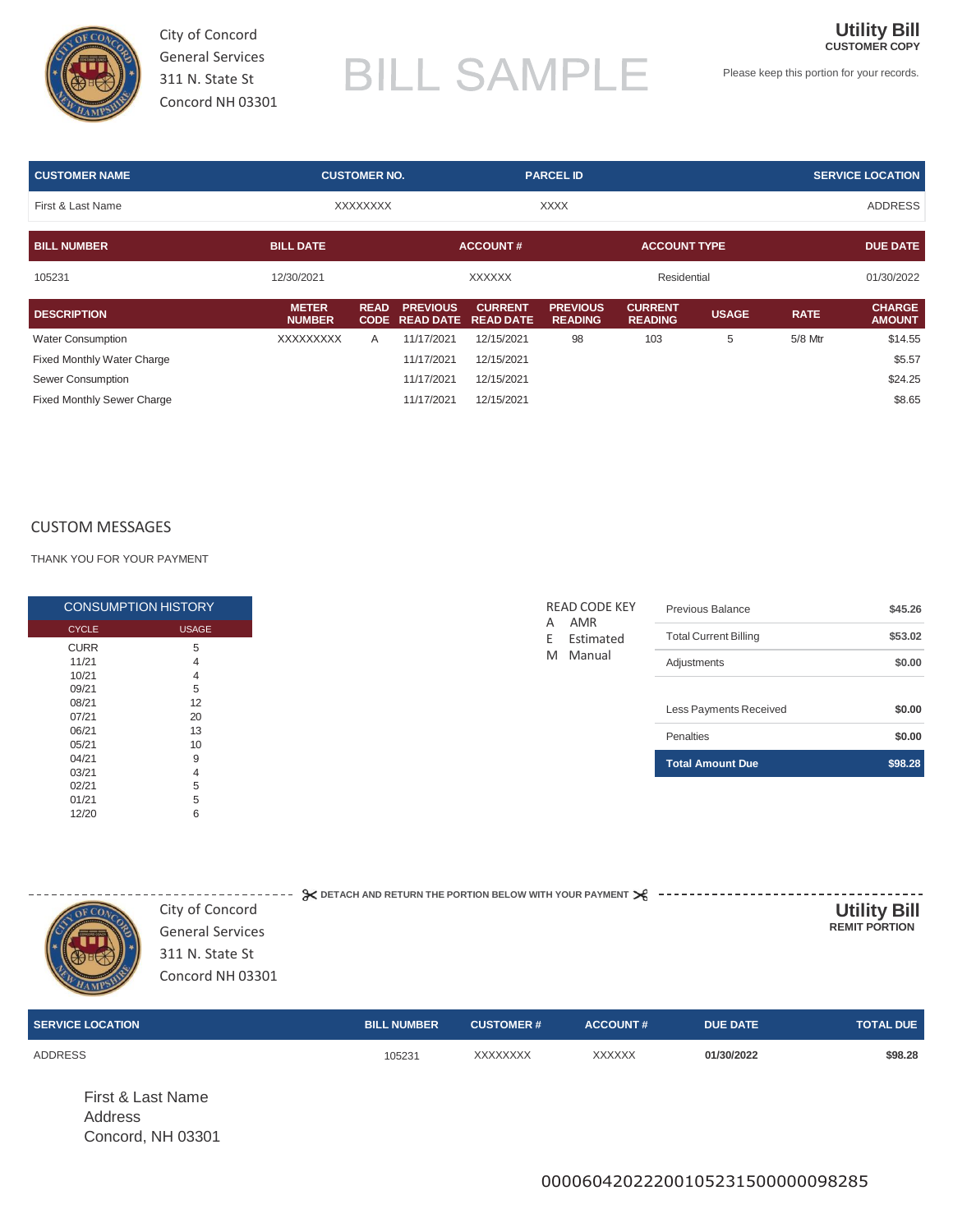# **GENERAL INFORMATION**

Water and sewer charges are calculated based on metered consumption in combination with fixed charges based on meter size using rates approved by the City Council.

**Late Payment Charge** – Assessed at 1½% of previous unpaid balances.

**CCF** – 100 cubic feet is 748 gallons.

We have included a return envelope with this invoice for your convenience.

### **WALK IN OR MAIL PAYMENT CENTERS**

| <b>Concord General Services</b>                               | City Hall                      |
|---------------------------------------------------------------|--------------------------------|
| Combined Operations Maintenance Facility   Collections Office |                                |
| 311 North State Street                                        | 41 Green Street                |
| Concord, NH 03301                                             | Concord, NH 03301              |
| After hours drop box available                                | After hours drop box available |

**E-Z Pay (Automatic Payment Plan)** – Visit [www.concordnh.gov/utilitybilling](http://www.concordnh.gov/utilitybilling) or call 603-225-8693 for more details.

# **OTHER PAYMENT OPTIONS**

Pay your utility bills 24 hours a day, 7 days a week, online at [www.concordnh.gov](http://www.concordnh.gov/) or pay by phone at: 1-800-615-9507. Checks, credit, and debit cards accepted. A nominal convenience fee will apply.

### **BUSINESS ADDRESS FOR CORRESPONDENCE** \_\_\_\_\_\_\_\_\_\_\_\_\_\_\_\_\_\_\_\_\_\_\_\_\_\_\_\_\_\_

City of Concord Concord General Services 311 North State Street Concord, NH 03301

\_\_\_\_\_\_\_\_\_\_\_\_\_\_\_\_\_\_\_\_\_\_\_\_\_\_\_\_\_\_